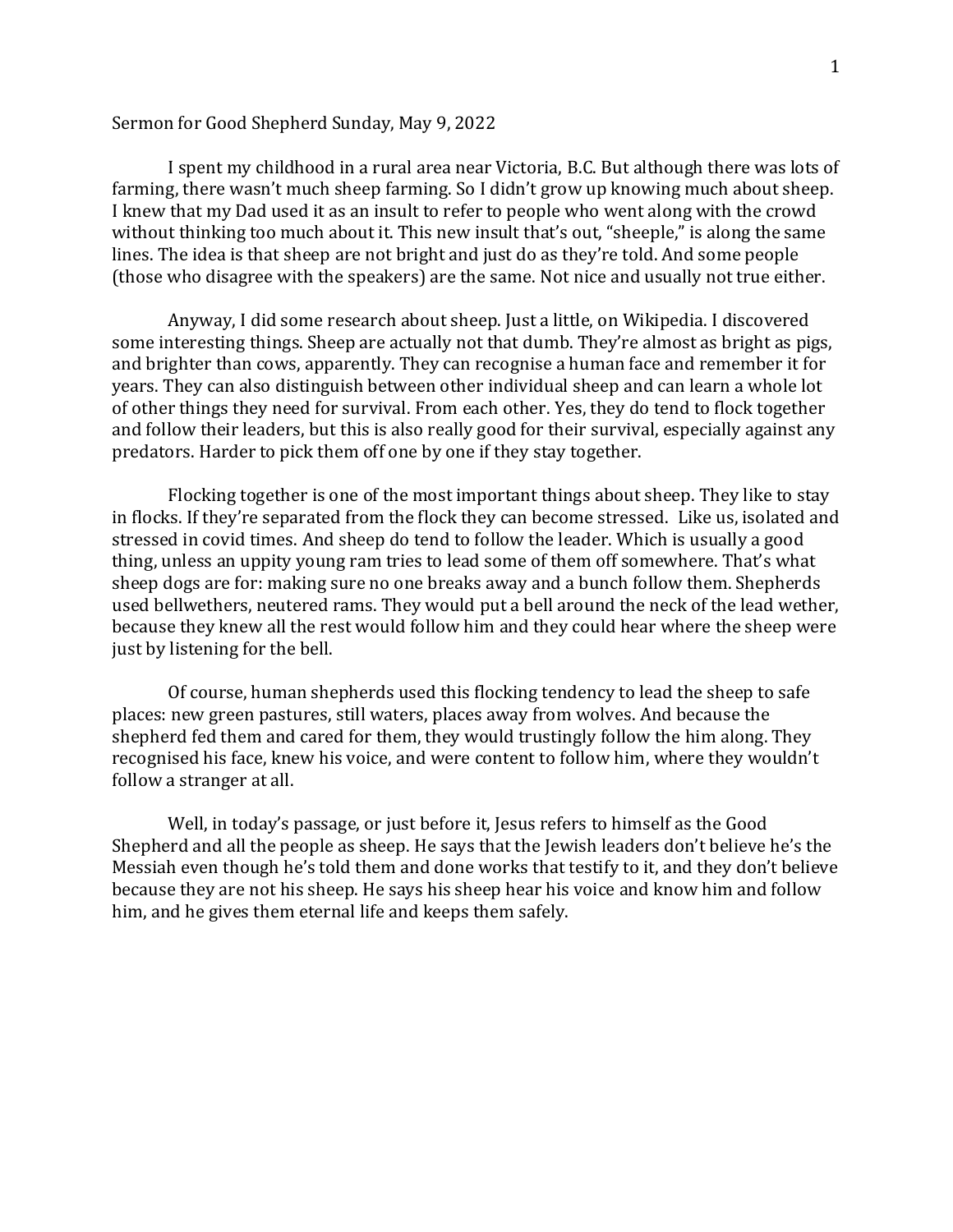So that's kind of the nub of it. When we are Jesus' followers, we hear his voice and we willingly follow him. Those who reject him, don't tend to recognise his voice, even when they hear it, and they tend to run away. Jesus told everyone the same things to start with. Of course, he gave extra teaching to his disciples afterwards. But he called them all the same way and he did signs and miracles in public, and some people decided to follow him and some didn't. The ones who decide to follow him spend time with him, get to know him, recognise his voice, notice what he's doing, and the trusting relationship, the bond, is strengthened. Those who walk away, don't hear, don't see and don't recognise and see no reason to trust or believe.

We who are here this morning have pretty much all decided to follow Jesus. At the very least, we've decided to take a closer look. And because we're spending time with Jesus, listening to his voice in Scripture, singing his praises, taking our cares and concerns to him in prayer, we get to know him. Our eyes are more open to notice what he's up to in our own lives and all around us. Because we recognise Jesus, we are more likely to notice him when he shows up. You don't tend to notice or recognise someone you don't know. We recognise Jesus' presence in the bread and wine, the way he feeds us with his own essence, his own self.

We also recognise his presence in one another. The flock imagery is important, too. Christians are not meant to go it solo. We are meant to be part of the Body of Christ, part of the church. We stick together because it works much better that way. We are safer from things that will draw us off from our Good Shepherd. We can look out for each other, recognise each other, help each other, keep each other warm. And just share in the companionship of those who follow the same shepherd.

I was trying to think how on earth I could tie sheep and shepherds in with Mother's Day. But then it occurred to me that there is a similarity, in that strong connection. You know, when a baby is born, it doesn't take more than a few minutes for that baby to bond with its Mom. Babies, not just human babies either, are hard wired to bond with their Moms. Moms are also hard wired to bond with their babies. The species would not survive if they didn't. Babies, of any sort, are not capable of looking after themselves: they need their Moms. And their Moms, unless they've been deeply damaged by life, love them and feed them and care for them and keep them out of trouble, as much as they can.

There are quite a few references in the Bible to God as our Mother. That may surprise you since we tend to focus on the Father image mostly. But in the Bible, God often speaks through the prophets to say she gave birth to Israel and nursed her, cared for her, held her by the hand while she took her first steps, and loved her, agonized over her, wept over her even. Of course, they also said God lost her temper with her children when they were persistently bad, but still these tender, loving passages remain.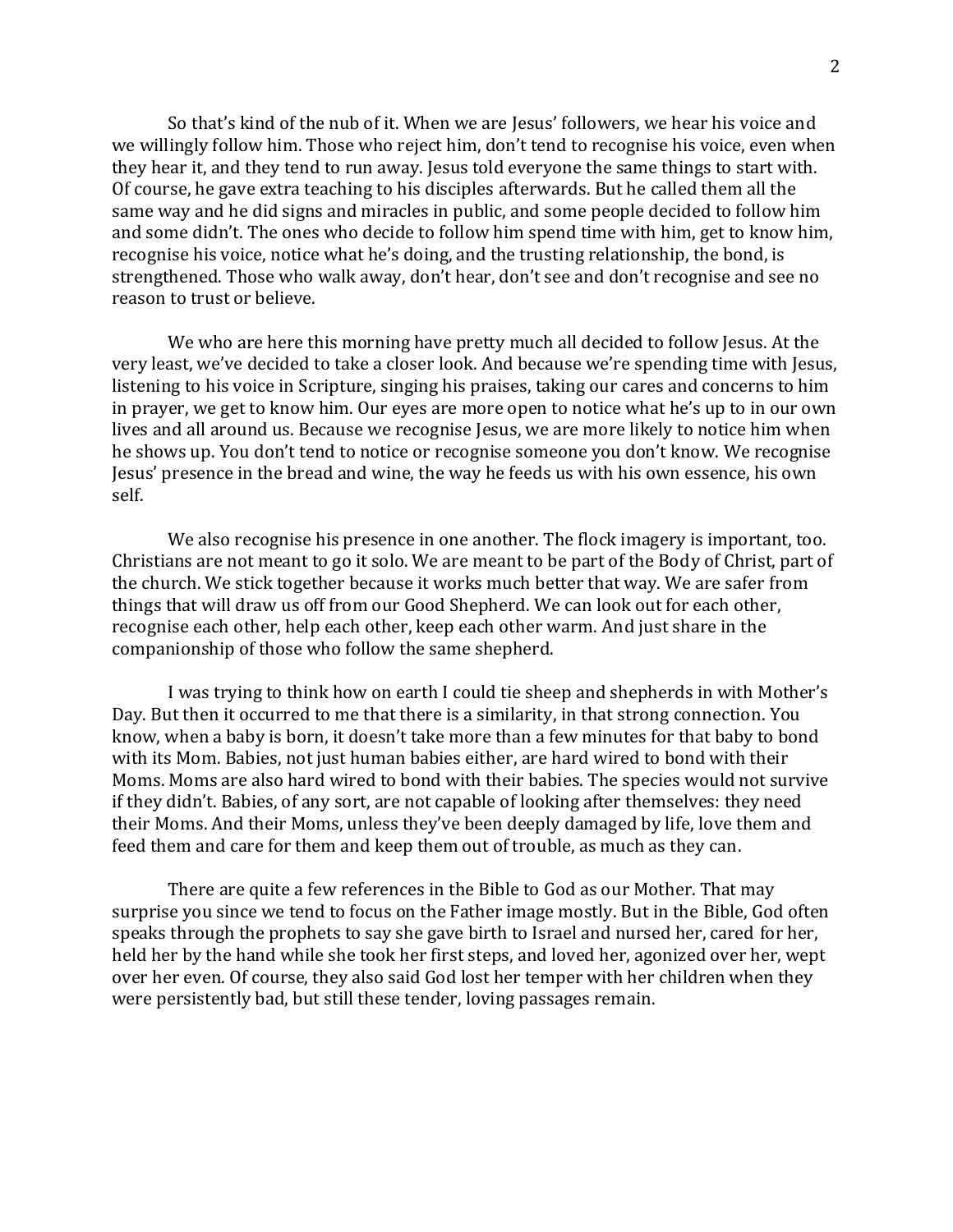So many images throughout Scripture of God tenderly caring for us, Jesus tenderly caring for us: watching over us, feeding us, leading us in the best paths, rescuing us from danger. Or trying to. Unless we stubbornly refuse to come back, as we often do. And always this bond reinforced by spending time together. Which is what we do when we gather for worship, with God our Mother, God our Good Shepherd. It's what we do when we read the Bible and pray at home, or whenever we gather with the rest of the flock, the rest of the siblings, in any way.

Did any of you go to Bishop Sue's enthronement, when she took over as Diocesan Bishop? I can't remember what we call it now but it used to be called the enthronement. She preached herself and her theme was shepherds and sheep. The bishop is the chief pastor of the Diocese, just as priests are pastors. Did you know that pastor is the Latin word for shepherd?

But Bishop Sue said she didn't regard us as sheep and she was more interested in empowering us and helping us grow into Christian leaders ourselves than she was in keeping us as a good, obedient flock. It was interesting. When she was seated on her Cathedra, the enormous bishop's chair that gives a Cathedral church its name, she hopped right up again and started sharing authority. She named and commissioned the archdeacons and regional deans and shared her authority with them. And other people, too.

And I think that's also important. A Mom doesn't want her kids to remain babies forever, or toddlers forever or teenagers forever. We want our kids to grow up to become responsible, caring, decent adults, able to take care of themselves and our grandchildren. There's a limit, of course, to what shepherds can actually do with sheep in this respect, which is where this image breaks down and the Mom image is better. But in the church, as a pastor or shepherd, my job is not to keep everyone as a sheep, just blindly following the crowd or blindly following me. Like a Mom, I want everyone to keep growing up to their full potential.

This is why I've taught so many training courses and got so many new people into different ministries. Because I want you to grow up into your full potential. It's why I encourage you to have ideas and to pursue them. As long as it's not something that goes against our core values. It's why I encourage you to listen to each other and respect each other's voices and learn from each other. It's why I ask you for feedback. I only wish I got more from you.

Because our Christian life, while it does involve hanging out with the Good Shepherd and following the Good Shepherd, doesn't actually mean just passively going along with whatever's happening. It means contributing as an adult, fully participating in the journey. Taking our share in it.

And this is important because right now, in this time and place, the flock is on the move. The last two years have moved us into a very different time and space than where we were before Covid. This happens in history. Sometimes there are periods of long, slow growth. Sometimes there are leaps and bounds. We are just in the middle of a leap. We are